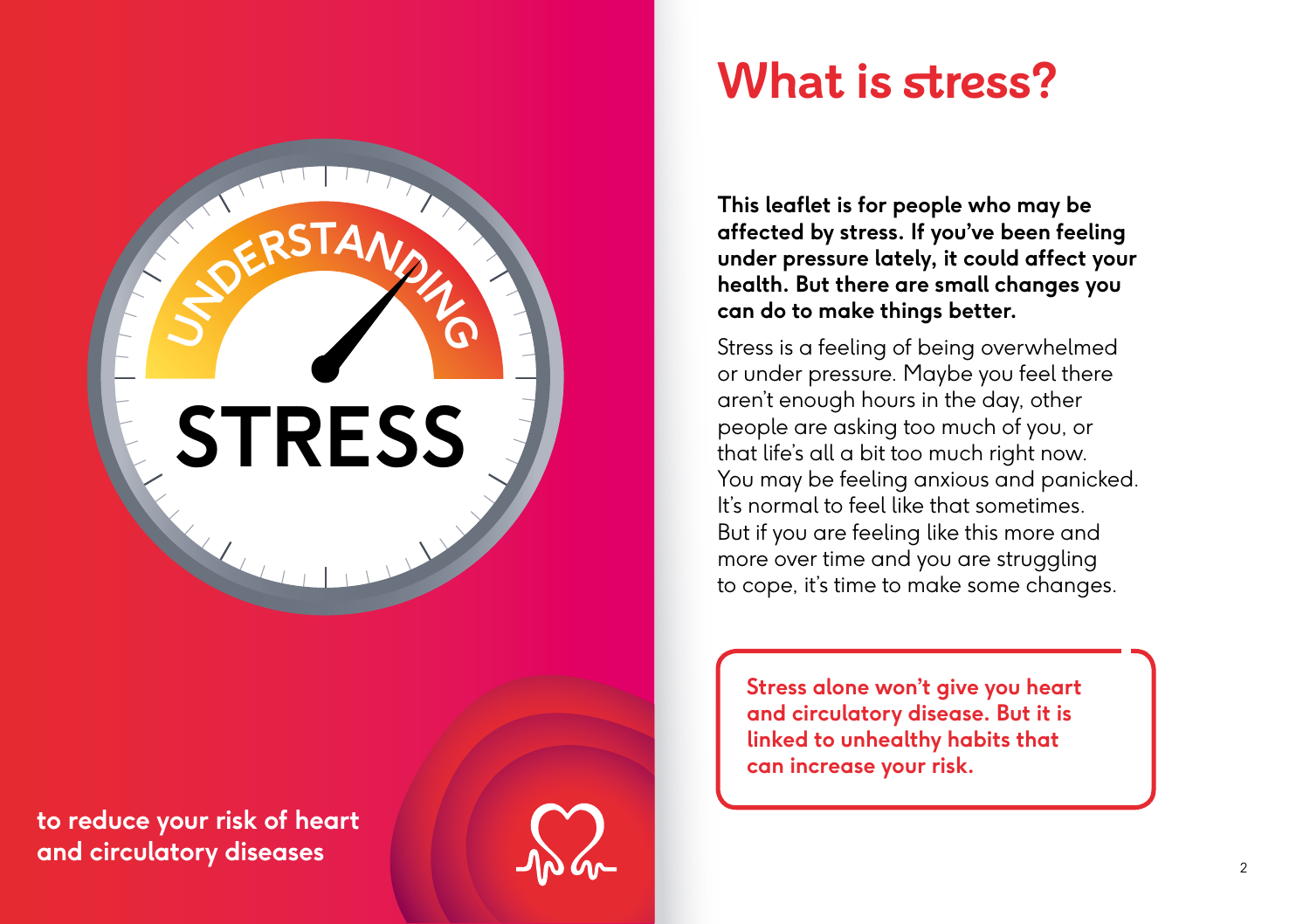Feeling overwhelmed can mean you may make choices that put your heart health at risk. You might be eating more than usual, choosing unhealthy foods, smoking, or drinking more alcohol than is healthy. If you or the people close to you have noticed you are making unhealthy choices or seem under pressure, you should take action.

### **What are heart and circulatory diseases?**

**Heart and circulatory diseases kill 1 in 4 people in the UK. Leading an unhealthy lifestyle can increase your risk.**

Fatty material can build up in your arteries (the vessels that carry blood to your organs). This can increase the risk of heart and circulatory diseases. If the arteries that carry blood to your heart get damaged and clogged, it can lead to a heart attack. If this happens in the arteries that carry blood to your brain it can lead to a stroke.



Artery in the heart getting blocked getting blocked <sup>3</sup> <sup>4</sup>

Artery in the brain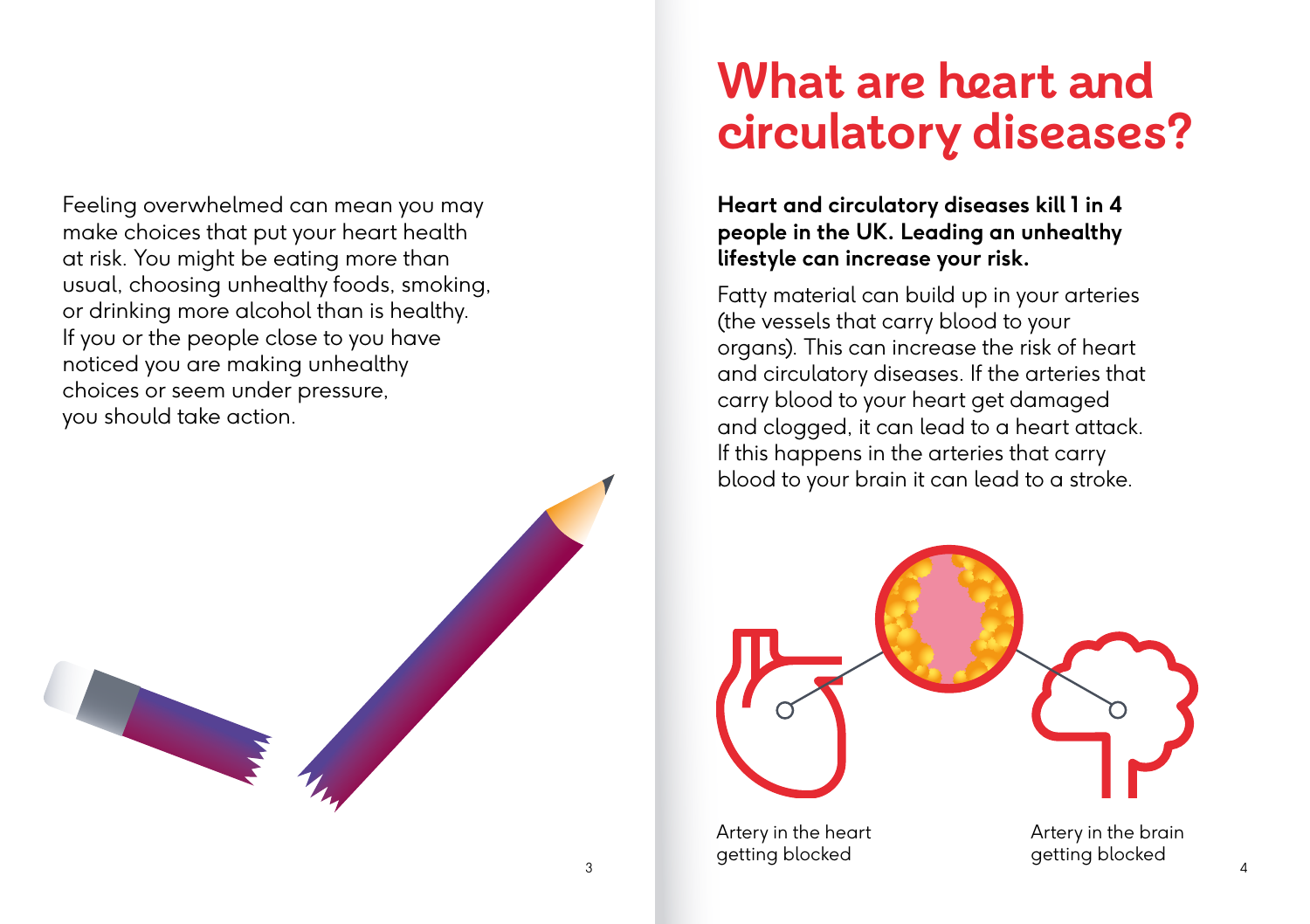#### **You're much more likely to get heart and circulatory diseases if you:**

- Smoke
- Drink too much alcohol
- Are overweight
- Aren't physically active
- Have high blood pressure
- Have high cholesterol
- Have diabetes.

**"When it comes to stress, it all depends on your coping mechanisms. Some people try to cope by smoking, drinking too much alcohol and overeating. All of these increase your risk of heart and circulatory disease."** 

Chris Allen, Senior Cardiac Nurse, BHF

### **Stress and heart and circulatory diseases**

**Stress can lead you to habits that aren't good news for your heart health. What may seem like small actions can add up to long-term health problems.**

When people are stressed they often turn to unhealthy habits like smoking, eating comfort food that's often high in fat or sugar, drinking too much alcohol or not being physically active. In the moment, these things can make us feel relaxed. But if we do too much of them in the long run, it can harm our heart health. Think about small, healthy changes you can make over time, like eating your five-a-day or going for a 30-minute walk to reduce the feeling of stress.

Taking care of yourself by eating well, being active, getting enough sleep and quitting bad habits will help you feel better and protect your heart.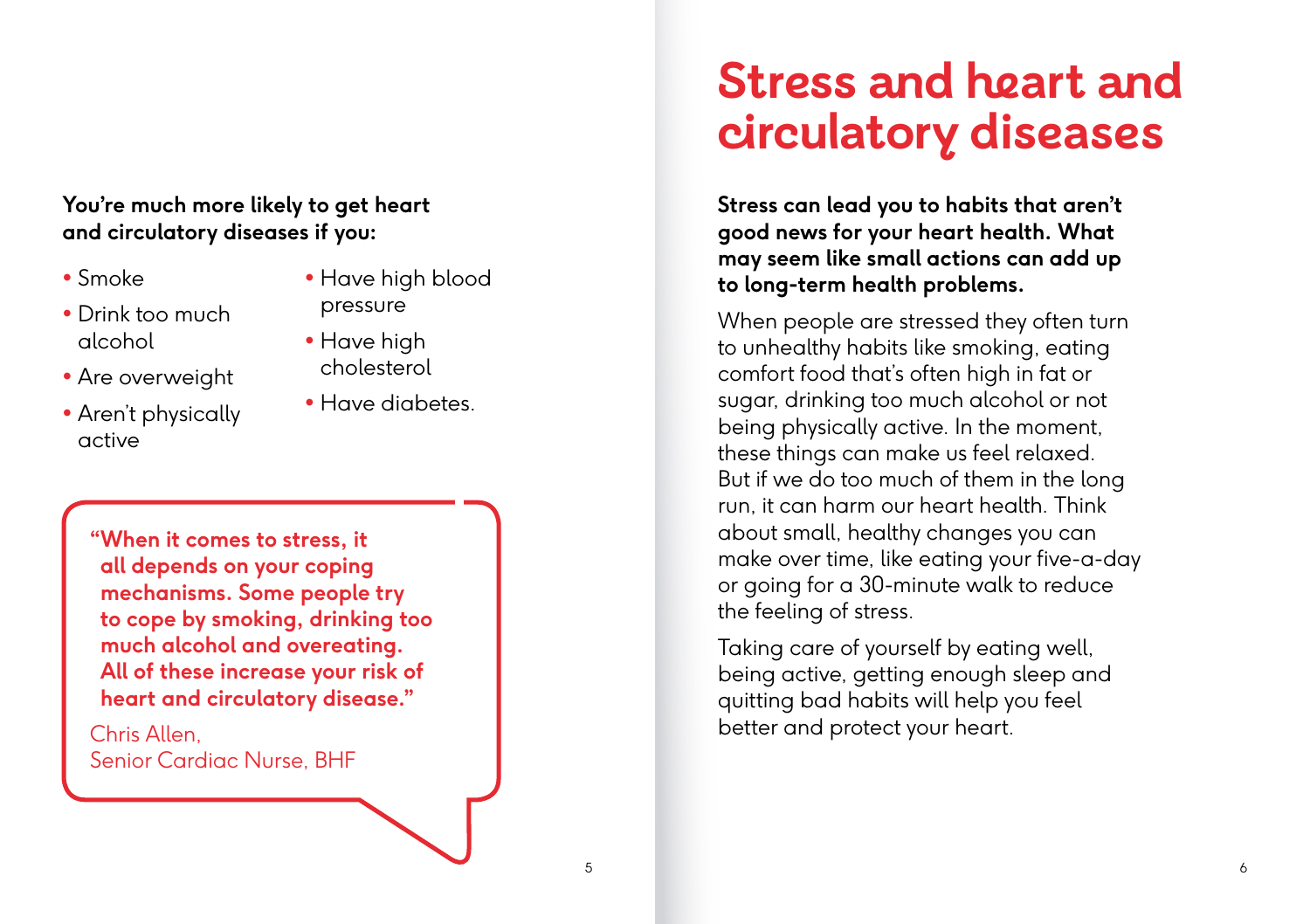Unhealthy habits could lead to:

**High cholesterol:** If you eat too many foods high in saturated fat, this can lead to high cholesterol. Cholesterol is a fatty substance in your body that can get stuck to the walls of your arteries. It clogs or damages the arteries, increasing your risk of a having a heart attack or stroke.

**High blood pressure:** Feeling stressed may make your blood pressure increase for a short time. This is normal. But behaviours linked to stress like overeating, eating too much salt, drinking too much alcohol and not moving around enough can lead to long-term high blood pressure. This can damage your heart, major organs and arteries over time.

**Type 2 diabetes:** A poor diet and not enough physical activity increases your risk of developing type 2 diabetes in the future.

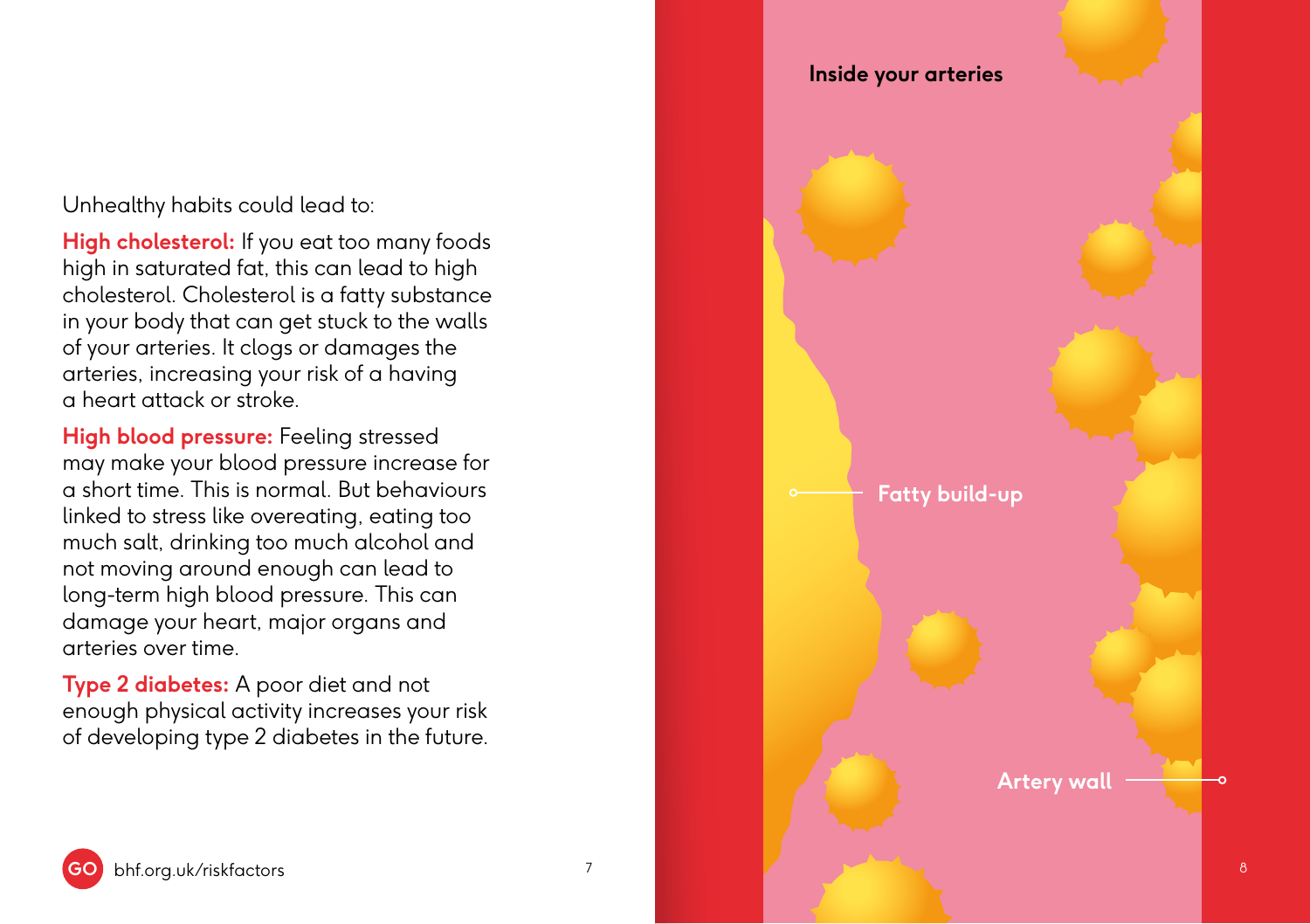### **How do I know if I'm stressed?**

#### **Everyone feels stressed at times. But learn to spot when it's getting out of control.**

Our minds and bodies have ways of letting us know if stress is getting to us. It might be a physical sensation or it might be more of an emotional state that you can't shake.

Watch out for these signs:

#### **Physical signs of stress**

#### **Emotional signs of stress**

• Upset

- Heart beating fast (palpitations)
- Dry mouth
- Headaches, odd pains, feeling dizzy or sick
- Tiredness or trouble sleeping
- Sudden weight loss or gain, frequent bad temper and lack of patience
- Feeling scared, anxious, panicked or worried often
- Easily angry or tearful
- Feeling alone or hopeless
- Feeling numb and uninterested in life.



If you have been working too hard, suffered a bereavement, have money worries or are experiencing anything else that's really stressful, you may find yourself withdrawing from friends and family.

If these signs continue over a long period of time, you may start to develop anxiety or depression. You need to speak to your doctor sooner rather than later.

**For more information on improving your mental health, go to www.mind.org.uk**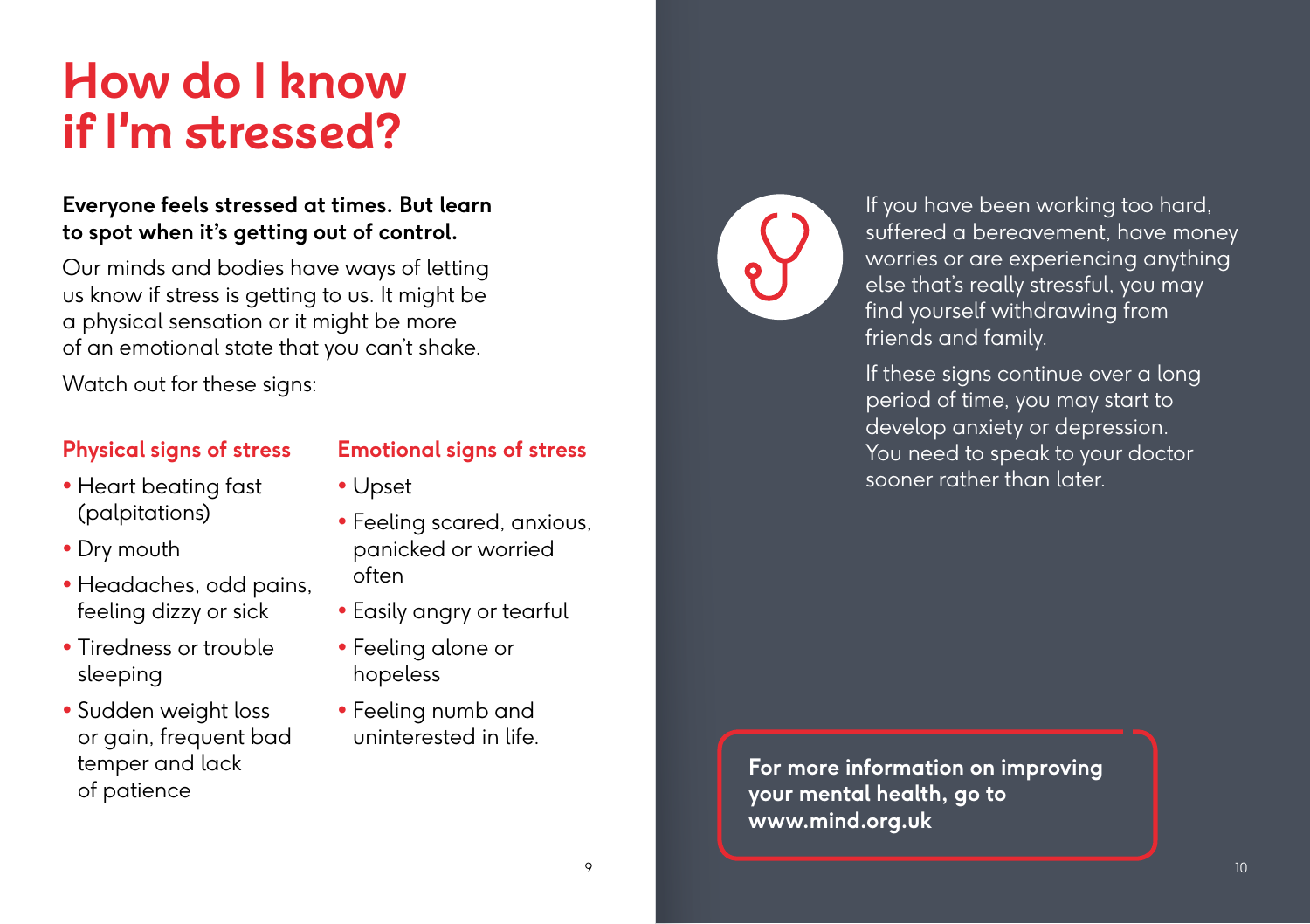### **What causes stress?**

Recognising and understanding what's making you stressed is the first step to reducing your stress levels.



#### **Pay attention to points in the day when you feel stressed. Over time you are likely to spot a pattern.**

Your environment, who you're with and what you're doing when you feel stressed will help shed light on what's making you feel that way. You will also notice times when you don't feel stressed and learn to make more of them.

For example, if the morning commute makes you feel stressed but walking the dog makes you feel relaxed, try to build a short walk into your journey to work each morning.

**Think about what you can change, and what you can't. Often you can't change what is happening, but you might be able to think of ways to make things easier.**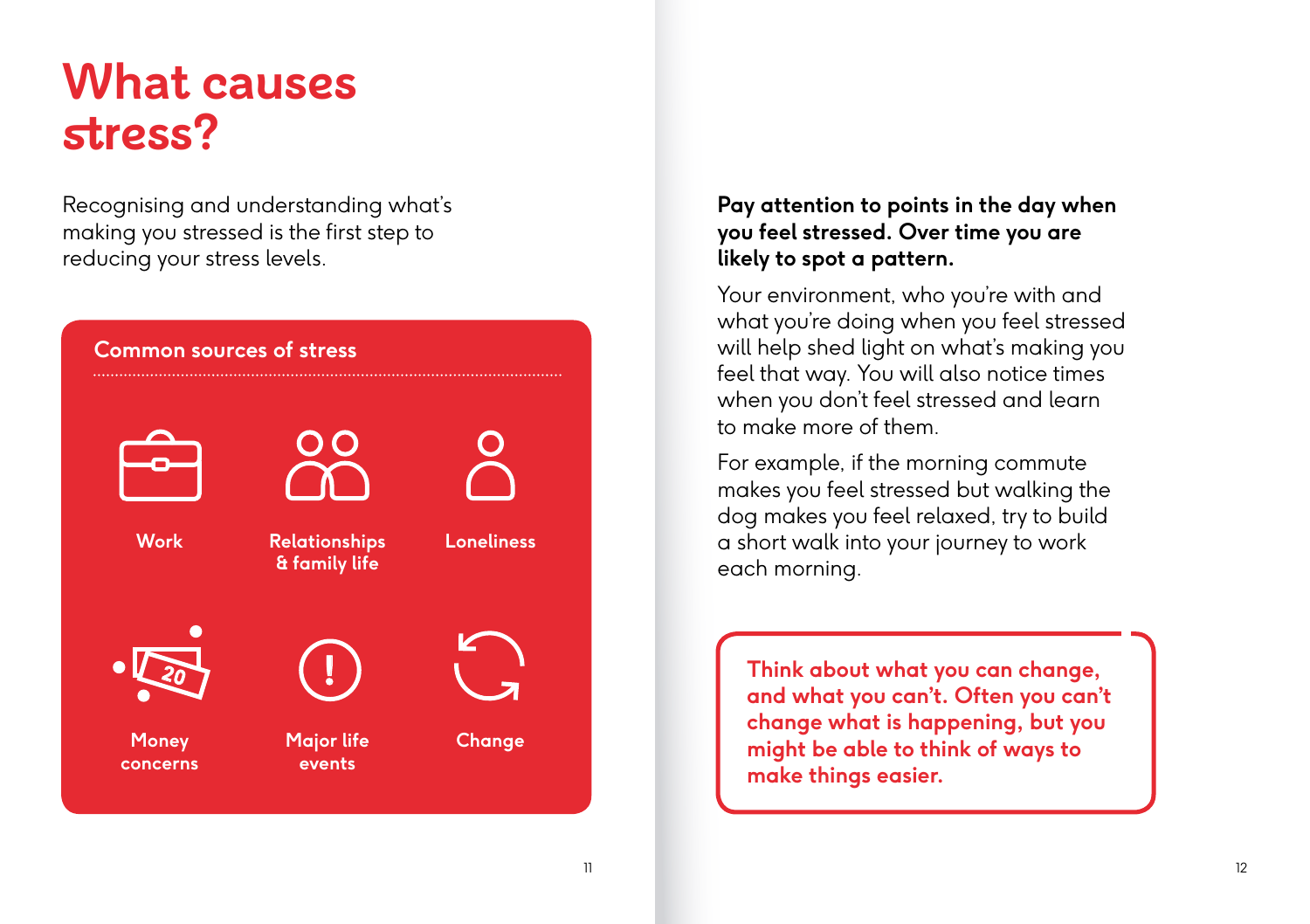**"BEING STRESSED MADE ME DO OTHER UNHEALTHY THINGS LIKE SMOKE AND DRINK. I TACKLED THE BAD HABITS ONE AT A TIME." Robert, age 67**

# **What's stopping you?**

A lot of the time stress feels like something you can't do anything about. Many stressful situations, like jobs, family commitments, illness or loss of a loved one are unavoidable. But you can help to improve your health by taking control of the way you react to what's going on.

**"I thought I didn't have a choice. I had to work 12 hours a day flat out. I now realise that if I take a breather at lunch time and get up from my desk now and then, the world doesn't fall apart."** 

Richard, age 69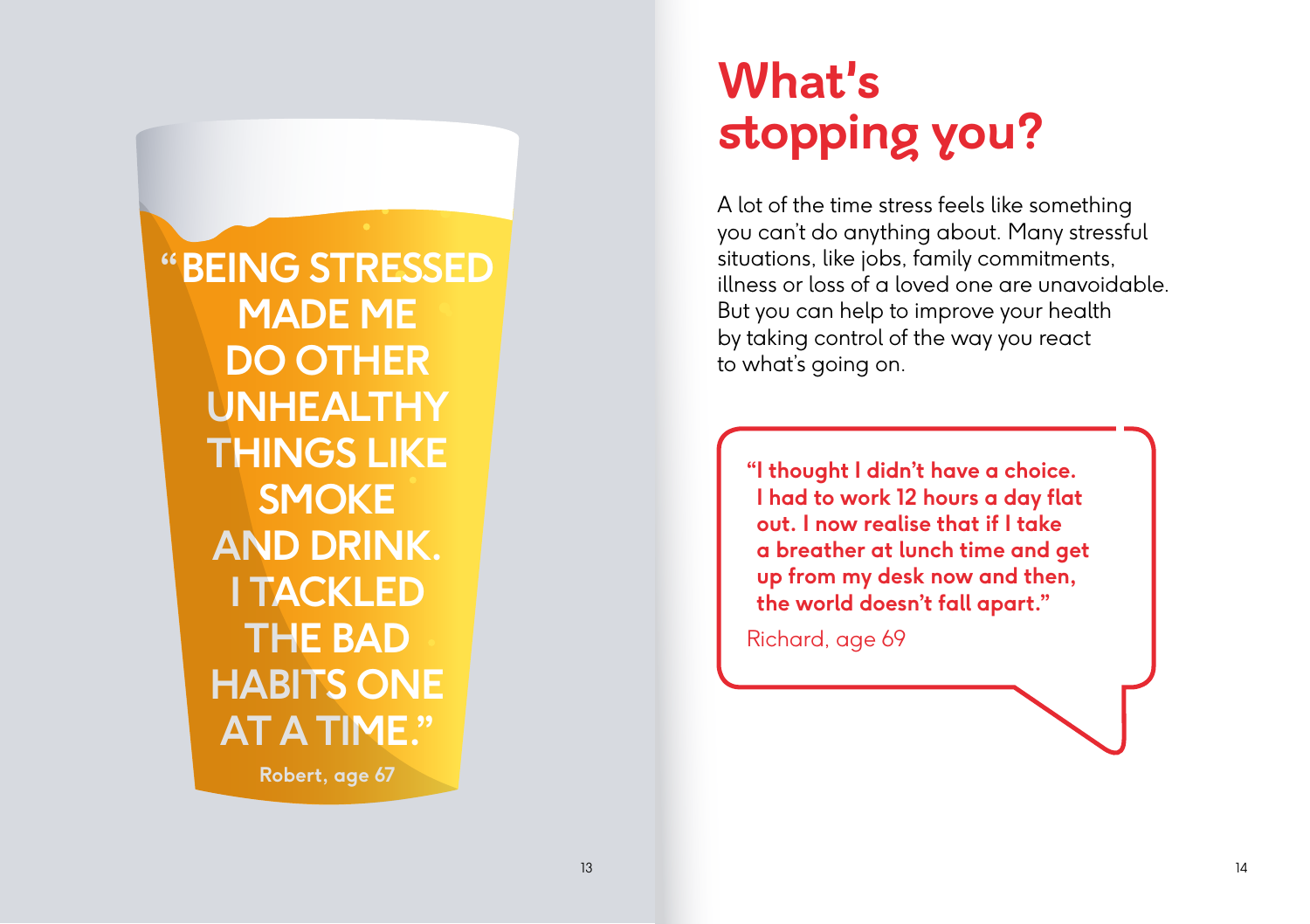**The best time to make even small changes is always now. It's easy to think that you'll do it later, but if something is affecting your health right now, then you need to take action. There will never be a perfect time. If you're not at your best, you're not giving your family, friends and co-workers your best either. It's time to put yourself first.**

**Find 10 minutes**



### **Where to start**

Once you know what's making you stressed, you can start tackling it in a few different ways. This will stop you making choices that increase your risk of heart and circulatory diseases.

### **Lifestyle**

If you smoke try to cut down or quit. It's the single most important thing you can do for your health.

**Try not to binge drink** – that's more than 8 units in a single session for men, and 6 units for women.

**Try to eat a healthy, balanced diet** with plenty of fruit and vegetables and cut down on too many sugary or fatty treats.

**Take every chance to get up and move.** Try to fit in a short walk every day at the very least.

**Get plenty of rest** and try to take some time out for yourself.

**Drink plenty of water.** Staying hydrated will help you feel less irritable.

**The only things you can change are your actions. Focus on things you can control.**